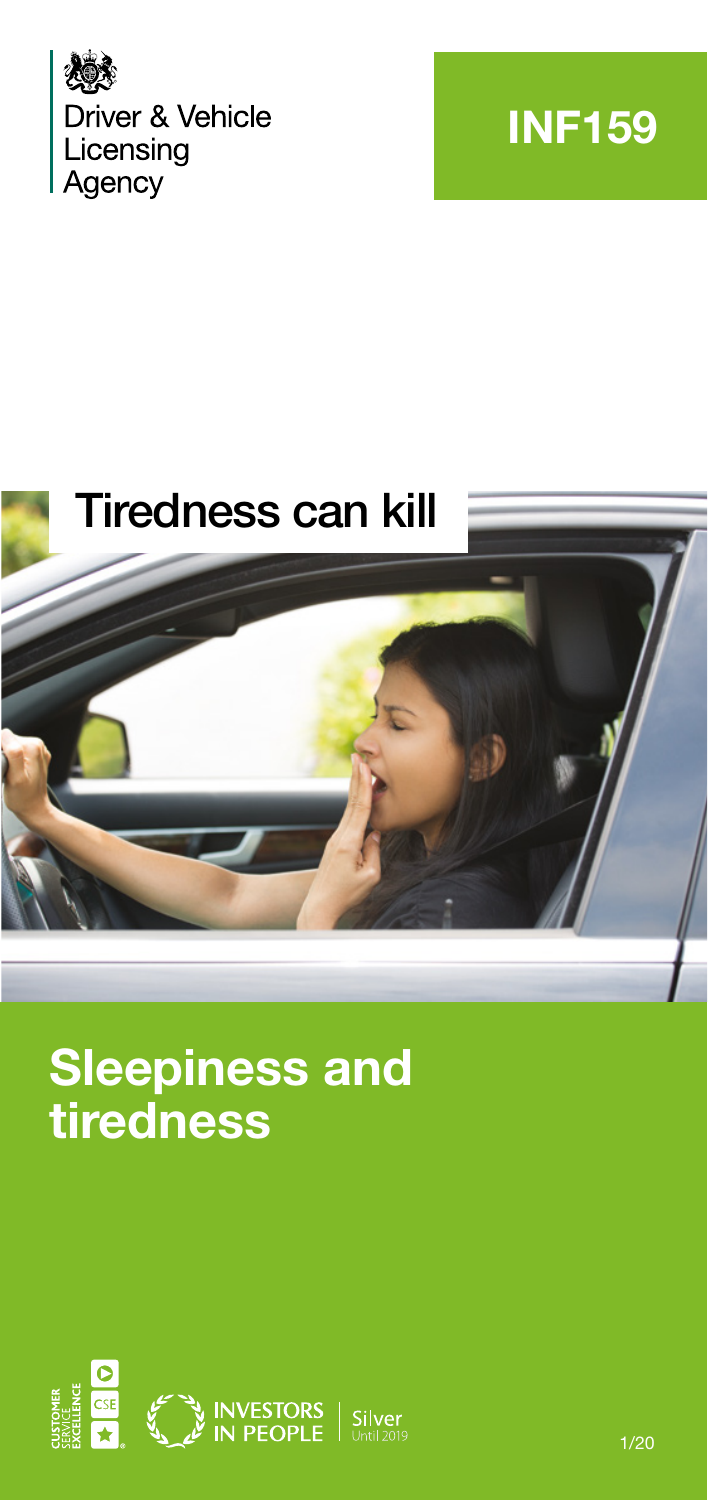# What if I have a condition causing sleepiness/tiredness?

- You need to tell us if you hold a current driving licence of any type.
- You can tell us online or download a form from www.gov.uk/health-conditions-and-driving
- You can also tell us by post, fax or phone.
- A third party notification will only be accepted in writing and must be signed by the letter writer.
- Please include your full name, address and date of birth.

We will then send you a questionnaire so you can give us details about your medical condition. The questionnaire also enables you to provide your consent for our DVLA doctors to request medical information from your doctors.

**It may take some time to complete our enquiries. We advise you speak to your doctor or specialist about driving while we are completing our enquiries. A decision will be made about your driving licence as quickly as possible.**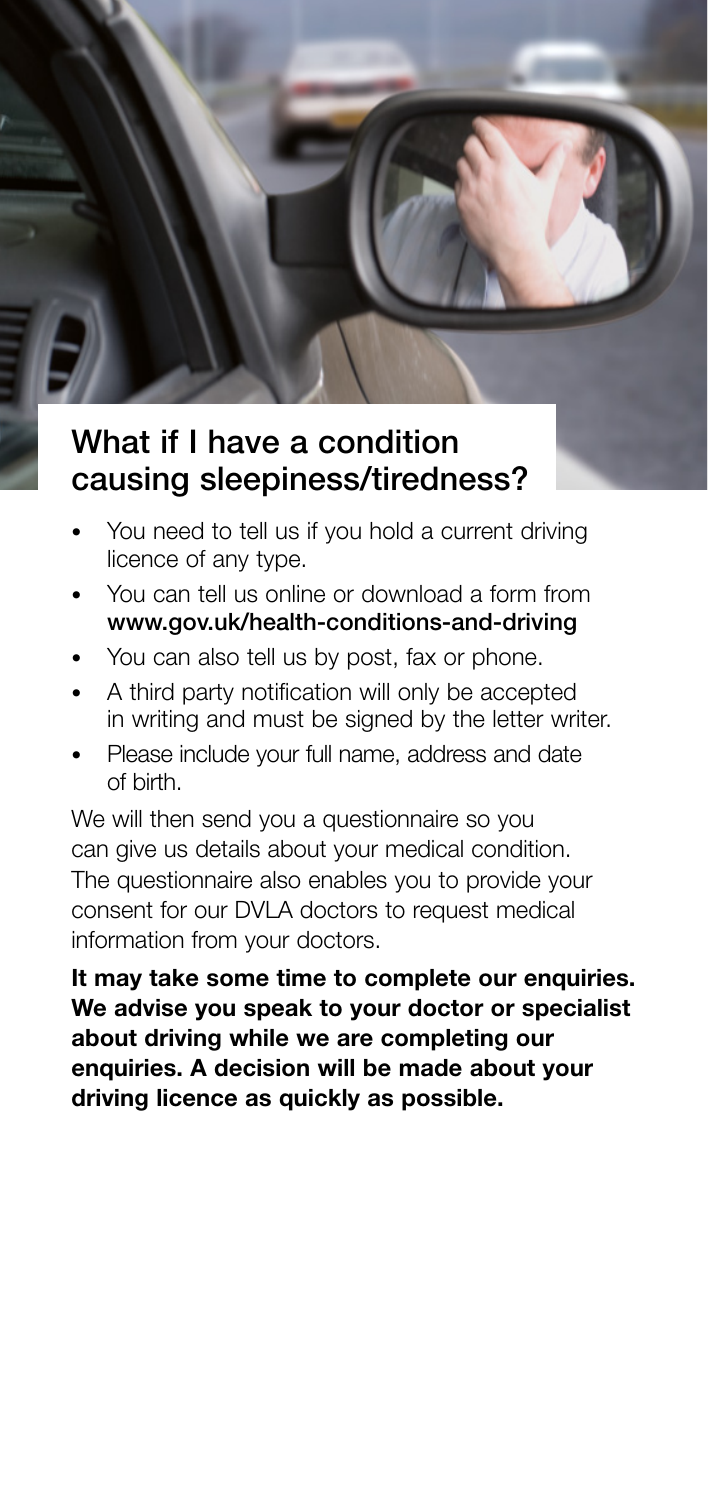# Sleep apnoea, tiredness and driving



- Sleep apnoea is often accompanied by tiredness.
- Sleep apnoea is the most common sleep related medical disorder.
- Sleep apnoea significantly increases the risk of traffic accidents.
- Sleep apnoea occurs most commonly, but not exclusively, in overweight individuals.
- Partners often complain about snoring and notice that the sufferers have breathing pauses during sleep.
- Sleep apnoea sufferers rarely wake from sleep feeling fully refreshed and tend to fall asleep easily when relaxing.
- Long distance lorry and bus drivers affected by sleep apnoea are of great concern as most will be driving on monotonous roads/motorways and the size or nature of the vehicle gives little room for error.
- Estimates suggest at least four in every 100 men have sleep apnoea. Sleep problems arise more commonly in older people.
- Lifestyle changes such as weight loss or cutting back on alcohol, will help ease the symptoms of sleep apnoea.
- The most widely effective treatment for sleep apnoea is continuous positive airway pressure (CPAP). This requires the patient to wear a soft face mask during sleep to regulate breathing. This treatment enables patients to have a good night's sleep, so reducing sleepiness during normal waking hours and improving concentration.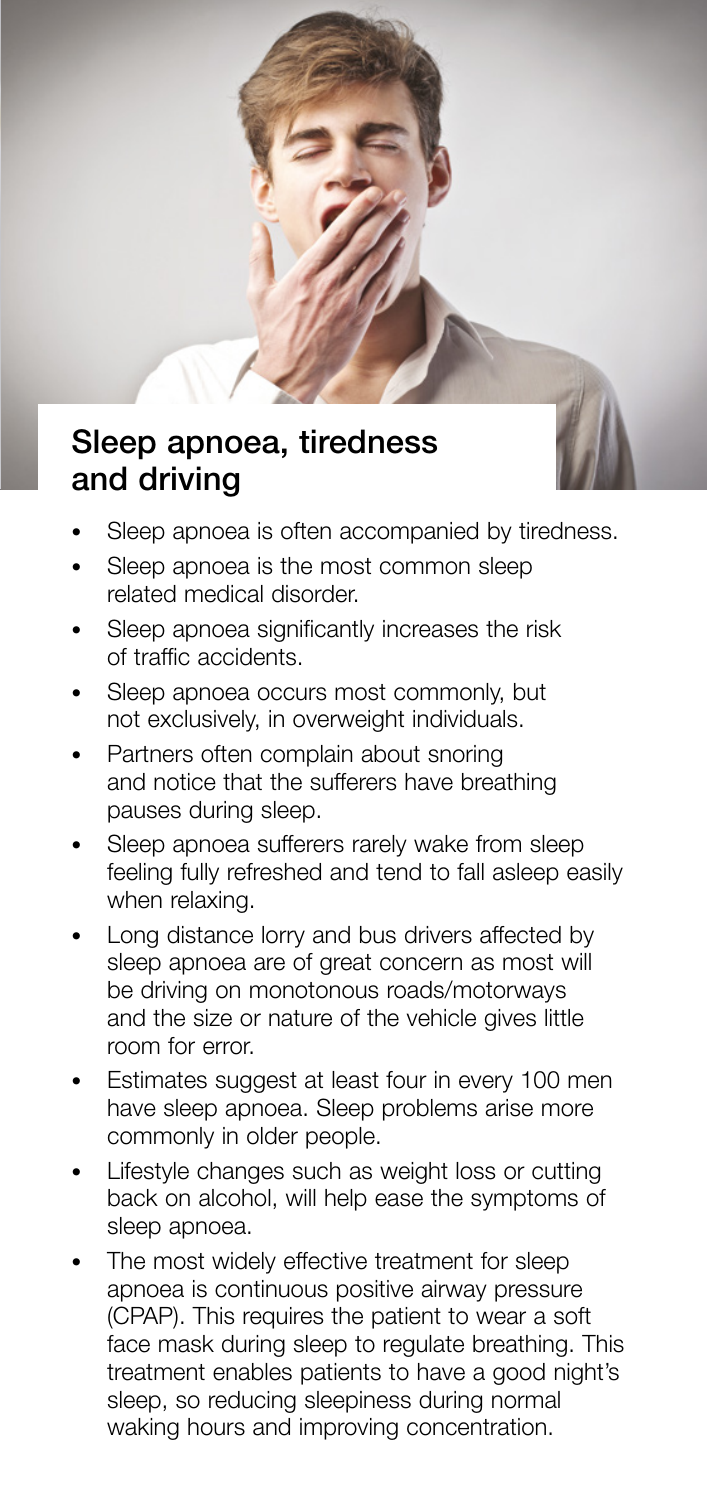# Other conditions which may cause sleepiness/tiredness

Although all drivers are subject to the pressures of modern life, many drivers are unaware that some medical conditions also cause excessive sleepiness/tiredness.

- Illnesses of the nervous system, such as Parkinson's disease, multiple sclerosis (MS), motor neurone disease (MND) and narcolepsy may also cause excessive sleepiness/tiredness. Sometimes these illnesses alone may cause drivers to be unfit for driving.
- Tiredness or excessive sleepiness can be a non-specific symptom of Parkinson's disease, MS and MND. It may also be related to prescribed medication.
- Narcolepsy also causes sleepiness/tiredness during waking hours as well as other symptoms that may be disabling for drivers.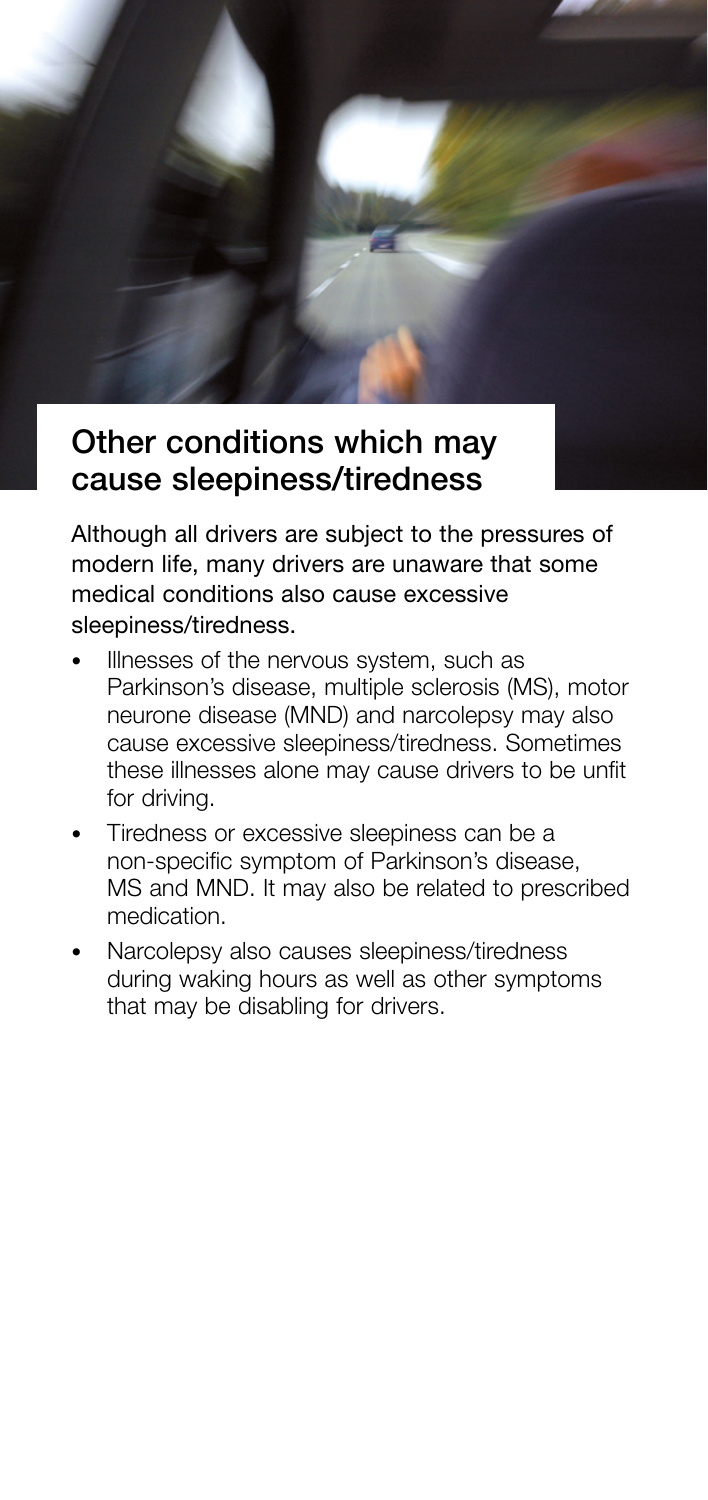# Facts you should know about excessive sleepiness/tiredness and driving

#### There is no excuse for falling asleep at the wheel and it is not an excuse in law.

- Up to one fifth of accidents on motorways and other monotonous types of roads may be caused by drivers falling asleep at the wheel.
- 18 to 30 year old males are more likely to fall asleep at the wheel when driving late at night.
- Modern lifestyles such as early morning starts, shift work and late night socialising, often lead to excessive tiredness by preventing adequate rest.
- All drivers who fall asleep at the wheel have a degree of warning.
- Natural sleepiness/tiredness occurs after eating a large meal.
- Changes in body rhythm produce a natural increased tendency to sleep at two parts of the day:
	- midnight to 6am
	- 2pm to 4pm
- Although no one should drink and drive at any time, alcohol consumed in the afternoon may be twice as potent in terms of producing sleepiness and driving impairment as the same amount taken in the evening.
- Prescribed or over-the-counter medication can cause sleepiness as a side effect. Always check the label, if you intend to drive.